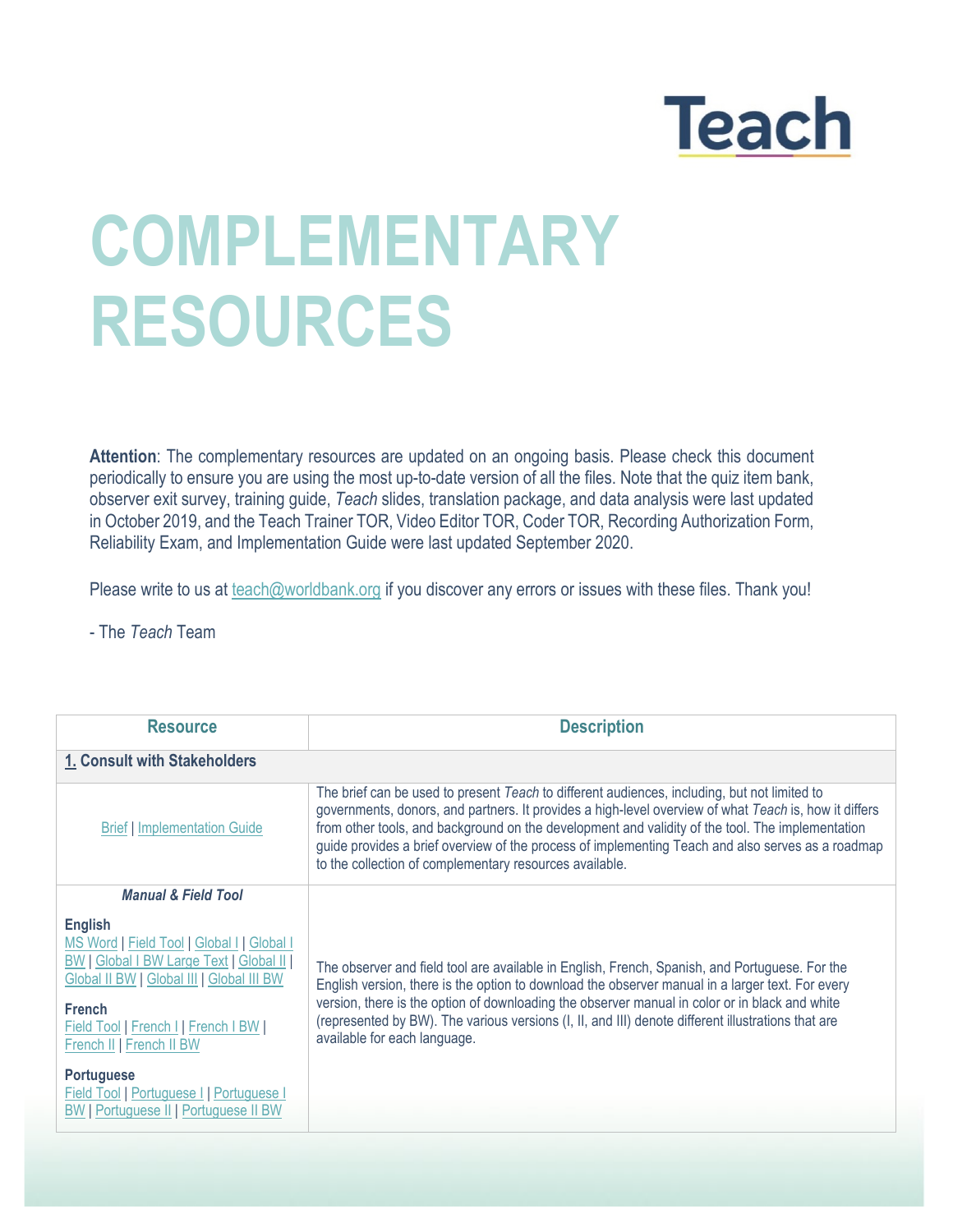| <b>Spanish</b><br><b>Field Tool   Spanish   Spanish BW</b> |                                                                                                                                                                                                                                                                                                                                                                            |
|------------------------------------------------------------|----------------------------------------------------------------------------------------------------------------------------------------------------------------------------------------------------------------------------------------------------------------------------------------------------------------------------------------------------------------------------|
| <b>Slide Deck</b>                                          | The slide deck can be used by stakeholders to present Teach to different audiences, including, but<br>not limited to: governments, donors, and partners. It provides a high-level overview of Teach and its<br>complementary suite of resources.                                                                                                                           |
| <b>Teach Expert (TOR)</b>                                  | This individual is an optional hire. S/he is hired to help draft an additional element at the request of<br>the government. This consultant either drafts the element in full or advises government officials as<br>they draft the element, depending on the government's needs and preferences.                                                                           |
| 2. Source Videos                                           |                                                                                                                                                                                                                                                                                                                                                                            |
| <b>Guide for Selecting &amp; Recording Videos</b>          | This document provides a step-by-step explanation on how to select and record classroom video<br>footage for Teach.                                                                                                                                                                                                                                                        |
| <b>Recording Authorization Form</b>                        | The document is a legal form teachers' must sign before their classroom is recorded. By signing the<br>form, teachers not only consent to be recorded, but for their recordings to be used as part of the<br>Teach training. This form also includes an option for teachers to consent to allowing their classroom<br>footage to be made publicly available online.        |
| <b>Translation Package</b>                                 | This zipped folder provides all the documents needed for translation. This includes the MS word<br>version of the Teach manual, editable versions of images, a catalogue of illustrations for different<br>settings, the brief, and an example of how to set up the translations and timestamps to be embedded<br>as subtitles into the training videos.                   |
| Video Editor (TOR)                                         | This individual is an optional hire. S/he is responsible for editing the local classroom lesson videos<br>into 15-minute segments and embedding subtitles into the training videos (where applicable).                                                                                                                                                                     |
| <b>Translator (TOR)</b>                                    | This individual is an optional hire. S/he is responsible for translating official Teach documents from<br>English to the local language.                                                                                                                                                                                                                                   |
| <b>Guide to Editing Videos</b>                             | After classroom videos are recorded, they are edited into 15-minute segments to be coded. This one-<br>pager serves as a guide for local consultants on how to select the 15-minute segments.                                                                                                                                                                              |
| <b>Teach Github Page</b>                                   | The code in this directory contains python code useful for creating 15-minute video clips from the<br>Teach video recordings of classrooms. The 15-minute clips are then used by the Teach scorers to<br>evaluate teacher pedagogical skills.                                                                                                                              |
| 3. Code Videos                                             |                                                                                                                                                                                                                                                                                                                                                                            |
| <b>Video Access Form</b>                                   | This document is a legal form observers must sign before they watch and code videos as part of the<br>Teach Training.                                                                                                                                                                                                                                                      |
| <b>Guidelines for Training</b>                             | This document provides a brief overview of the guidelines implementing agencies should follow and<br>venue requirements needed to facilitate the observer training(s).                                                                                                                                                                                                     |
| <b>Guidelines for Writing Master Codes</b>                 | This document provides a step-by-step explanation on how to write master codes. A master code is<br>a detailed justification for why a behavior or element, as observed in classroom footage, warrants<br>a particular Teach score, which is established by a consensus of several master coders.                                                                          |
| <b>Master Code Work Plan Example</b>                       | This document provides information on the roles, responsibilities, and timeline needed to conduct the<br>master coding process.                                                                                                                                                                                                                                            |
| <b>Trainer (TOR)</b>                                       | This individual is a necessary hire. S/he is likely a member of the Teach team, who is responsible<br>developing master codes for the training and conducting the training.                                                                                                                                                                                                |
| Coder (TOR)                                                | This individual is a necessary hire. S/he is responsible for passing the Teach reliability exam and<br>developing a set of master code justifications under the direction and oversight of the Teach trainer.                                                                                                                                                              |
| <b>Quality Assurance Assistant (TOR)</b>                   | This individual is an optional hire and is particularly useful if the training is being conducted for a<br>large number of observers or in a low-capacity setting. S/he is responsible for helping the Teach<br>trainer prepare the materials for the training of implementors and helps manage and oversee the<br>development of master coders for the observer training. |
| 4. Train Observers                                         |                                                                                                                                                                                                                                                                                                                                                                            |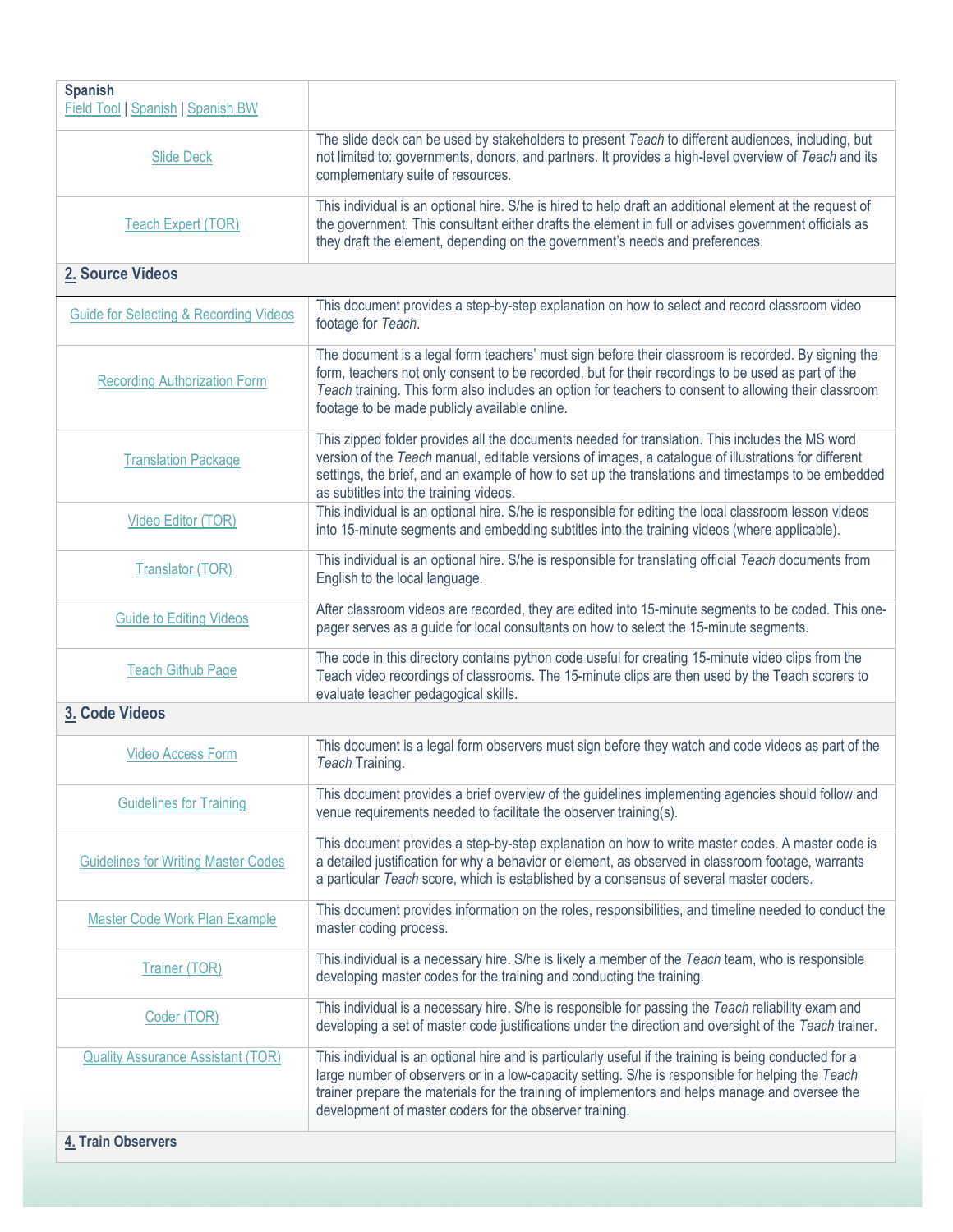| <b>Training Manual</b>                                    | This document includes all resources needed to conduct the 5-day Teach training, including a<br>detailed training script. Kindly fill out the Video Access Form and contact teach@worldbank.org to<br>access the complementary training presentation and videos.                                                                                                                                                                                                                                                                                                                                                      |
|-----------------------------------------------------------|-----------------------------------------------------------------------------------------------------------------------------------------------------------------------------------------------------------------------------------------------------------------------------------------------------------------------------------------------------------------------------------------------------------------------------------------------------------------------------------------------------------------------------------------------------------------------------------------------------------------------|
| <b>Quiz Item Bank</b>                                     | This document includes questions that the trainer can use for quizzes, in-class activities, or<br>homework.                                                                                                                                                                                                                                                                                                                                                                                                                                                                                                           |
| <b>Game Sheet</b>                                         | This document includes an activity the trainer can use to engage observers on day 1 of the training.                                                                                                                                                                                                                                                                                                                                                                                                                                                                                                                  |
| <b>Discussion Question Sheet</b>                          | This document outlines various strategies and offers sample questions trainers can use to facilitate a<br>meaningful discussion.                                                                                                                                                                                                                                                                                                                                                                                                                                                                                      |
| <b>Exit Survey</b>                                        | This survey is given to observers after they've completed the training.                                                                                                                                                                                                                                                                                                                                                                                                                                                                                                                                               |
| <b>Teach Reliability Exam</b>                             | This Excel file automatically calculates the observers' reliability score and whether they passed the<br>Teach reliability exam.                                                                                                                                                                                                                                                                                                                                                                                                                                                                                      |
| <b>Certificate of Reliability</b>                         | This document is a certificate of reliability that observers are given after they pass the Teach<br>reliability exam.                                                                                                                                                                                                                                                                                                                                                                                                                                                                                                 |
| 5. Analyze Data - Automatized Data & Analysis Program     |                                                                                                                                                                                                                                                                                                                                                                                                                                                                                                                                                                                                                       |
| How to use SurveyCTO                                      | This document describes how to use SurveyCTO, a mobile platform, for the data collection of Teach.<br>The guide explains how to create the server, upload the Teach questionnaire, collect the data using<br>tablets, and export and save the data collected.                                                                                                                                                                                                                                                                                                                                                         |
| SurveyCTO (CAPI)                                          | This is a computer-assisted personal interviewing style wherein observers input scores digitally using<br>SurveyCTO. This form makes the survey available on phone/tablets/computer in English, French,<br>Spanish, and Portuguese. The team will have to create a SurveyCTO server to collect data using this<br>form. Data can be collected using a computer or the SurveyCTO app on tablets/phones. Once the<br>data is collected, it can be exported from SurveyCTO as an Excel file. This file is perfectly aligned<br>with the pre-created do-files that will automatically label, clean, and analyze the data. |
| Data Entry (PAPI)                                         | This is a pen-and-paper interviewing style wherein observers input scores on the Teach observation<br>form and manually transfer them to an Excel database. In the case where PAPI data collection is<br>done, this Excel file is a template for data entry and is perfectly aligned with the pre-created do-files<br>that will automatically label, clean, and analyze the data. If the team wishes to program the data<br>entry to another software such as CSPro, a file is available that details the logic of the questionnaire.                                                                                 |
| <b>STATA</b>                                              | After data has been collected, either through CAPI or through PAPI, a pre-written do-file (Stata)                                                                                                                                                                                                                                                                                                                                                                                                                                                                                                                     |
| Program for labelling the data using Stata                | automatically labels the data and saves it as a first Stata dataset.                                                                                                                                                                                                                                                                                                                                                                                                                                                                                                                                                  |
| Program for cleaning the data using<br><b>Stata</b>       | After data has been collected and labelled, a pre-written do-file (Stata) automatically checks for<br>strange patterns in the data and exports the data to be checked in an Excel file. This Excel file can<br>be shared with the team or firm responsible for data collection. In this do-file, corrections can also be<br>applied, following the feedback from the data collection team. The do-file saves the cleaned data as<br>a second Stata dataset.                                                                                                                                                           |
| Program for Proficiency of Trainees using<br><b>Stata</b> | After the training has been completed, and the Teach_Reliability_Exam excel files filled for the first<br>and second exam attempts, a pre-written do-file (Stata) automatically analyzes the data and<br>computes the exam passing rate as well as the trainees-expert reliability.                                                                                                                                                                                                                                                                                                                                   |
| Program for Reliability using Stata                       | After data has been cleaned, a pre-written do-file (Stata) automatically analyzes the data and<br>confirms the validity of the Teach scores (Stata graphs and Excel tables).                                                                                                                                                                                                                                                                                                                                                                                                                                          |
| Program for Analysis using Stata                          | After data has been cleaned, a pre-written do-file (Stata) automatically analyzes the data, which<br>generates descriptive statistics in Excel and analytical graphs (both in Excel and Stata format).                                                                                                                                                                                                                                                                                                                                                                                                                |
| $\mathsf{R}$<br>Introductory note for the R scripts       | This is a brief guide for users who plan on using the R scrips provided to clean, label and analyze the<br>Teach data. It includes information on where to download R and Rstudio, together with some of the<br>basic packages that will be required for the files to run. The guide also provides some references for<br>users seeking to learn more.                                                                                                                                                                                                                                                                |
| Program for labelling the data using R                    | After data has been collected, either through CAPI or through PAPI, a pre-written R markdown file<br>automatically labels the data and saves it as a first R dataset.                                                                                                                                                                                                                                                                                                                                                                                                                                                 |